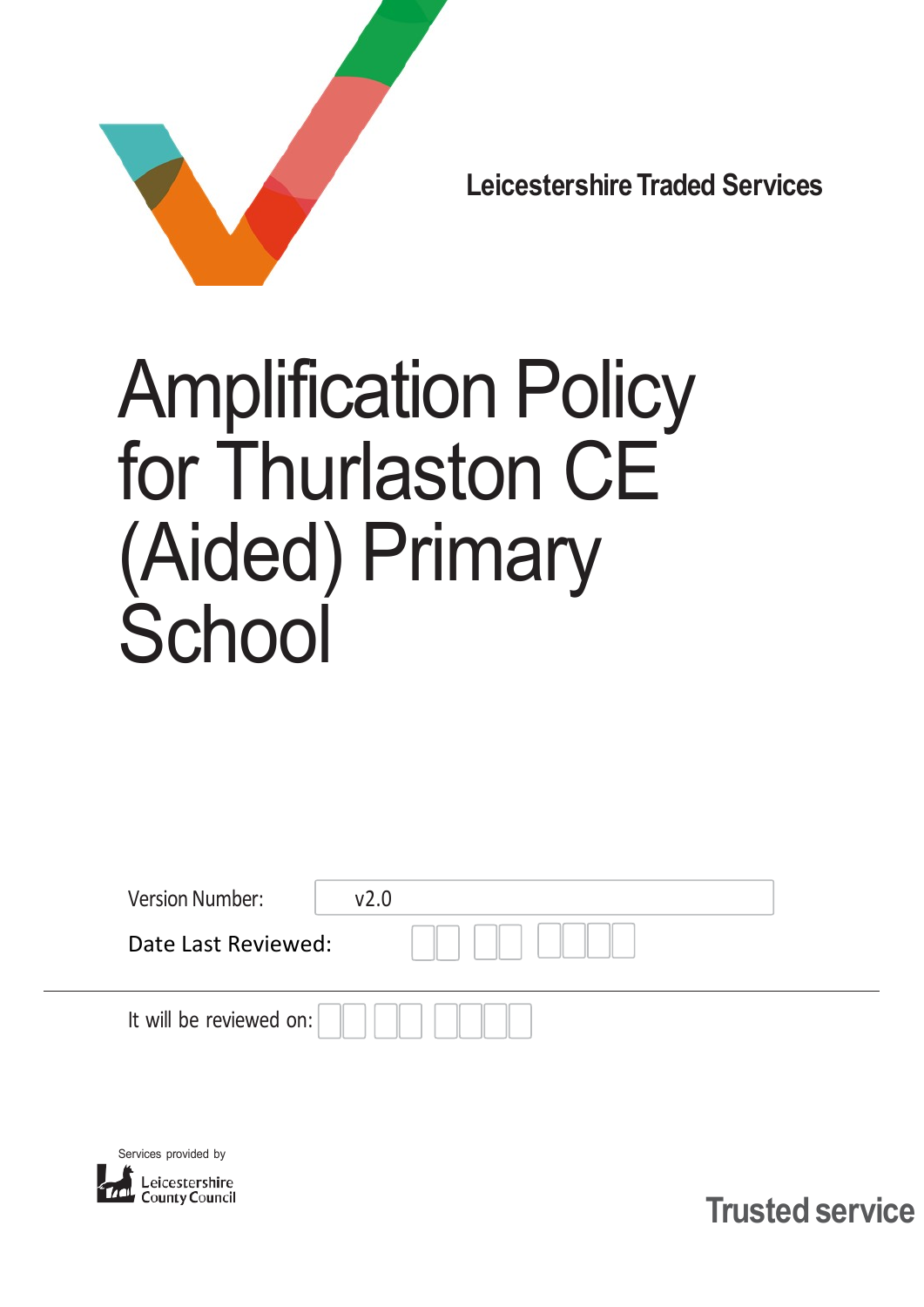#### **Scope**

This policy applies to Teachers and Headteachers / Principals (and within this policy will be referenced as employee(s)), based in Schools, Colleges or Academies (and within this policy will simply be referenced as School(s)).

The provisions of the paragraphs below shall not apply to posts on the Leadership Pay Range, for further clarification please refer to the School Teachers' Pay and Conditions Document (STPCD).

#### Purpose

The purpose of this document is to set out and update the amplification of the School Teachers' Pay and Conditions Order (the Order). The provisions of the Order itself will continue to apply; this document explains how those provisions will be implemented, in detail, in Leicestershire.

The Order requires that a teacher employed full-time must be available for work for 195 days in any school year, of which 190 days are to be days upon which the teacher may be required to teach pupils and perform other duties.

Within that school year, the teacher is required to be available to perform such duties at such times and such places as may be specified by the Headteacher (or, where the teacher is not assigned to any one school, by the employer or the Headteacher of any school in which the teacher may be required to work) for 1265 hours, those hours to be allocated reasonably throughout those 195 days. Such changes need to be reasonable and agreed prior to any changes that take place.

In addition to the 1265 hours, a teacher must work such reasonable additional hours as may be necessary to enable the effective discharge of the teacher's professional duties, including in particular planning and preparing courses and lessons; and assessing, monitoring, recording and reporting on the learning needs, progress and achievements of assigned pupils.

For clarification about part-time teachers, please refer to the relevant paragraph below or STPCD.

Put simply, this document explains how the total 195 days and 1265 hours will be applied and what will count, and not count, towards the 195 days and 1265 hours (see Appendix 1).

For related guidance please refer to:

- (a) STPCD
- (b) Model Leave of Absence Policy & Compassionate Leave Policy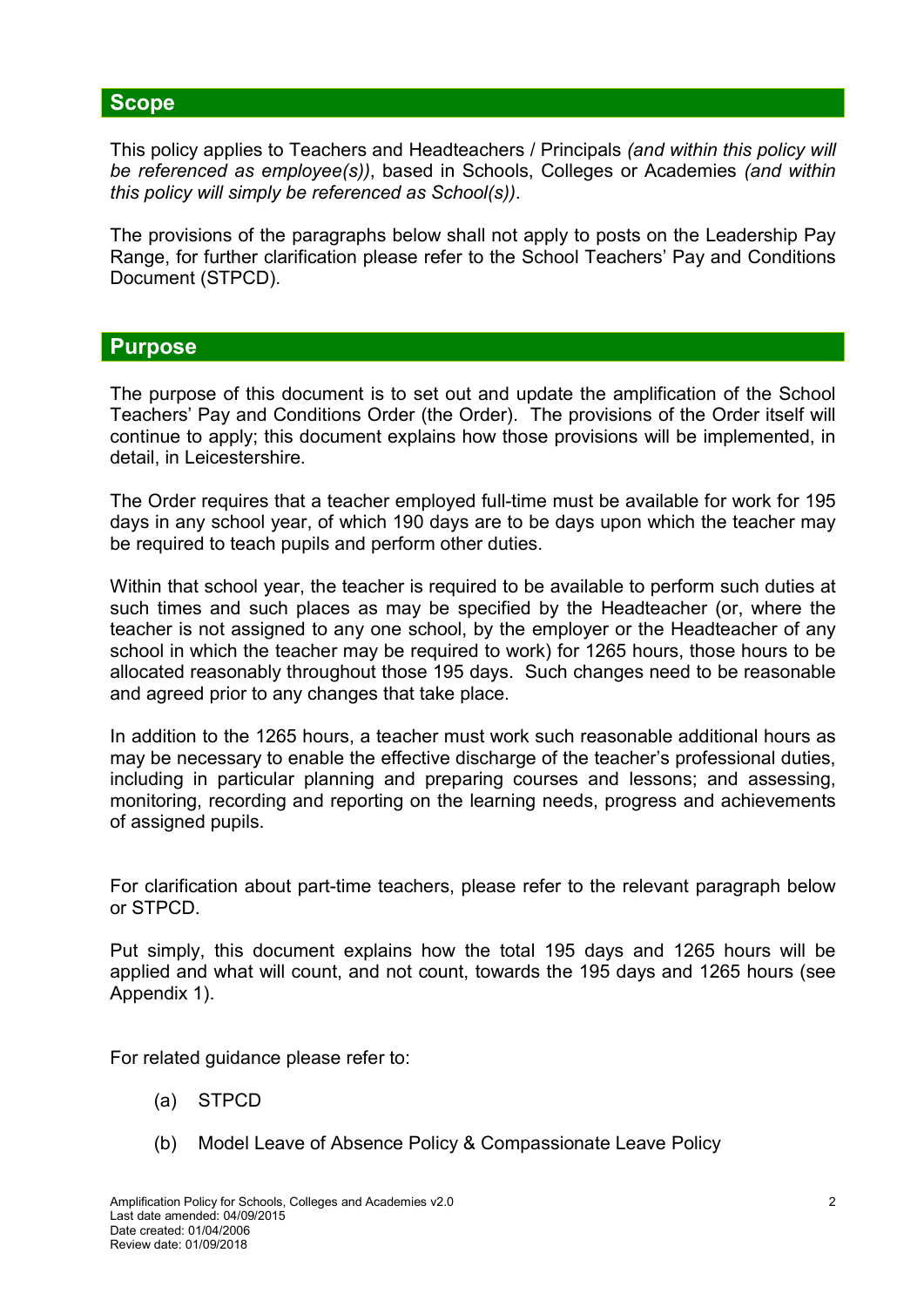(c) Guidance on the Arrangements for Short Term Cover and PPA Provision by Teaching and Classroom Support Staff

#### Definition of Terms

The following terms are used in this document:

- (a) "Teacher's Year" means 195 days, not necessarily consecutive, in the school year, made up of 190 days for teaching and performing other duties ("teaching days" and another 5 days for other duties or activities ("other days"). The determination of school term dates being in accordance with the process agreed by the County Council for maintained schools, of which academies currently may also adopt.
- (b) "Directed Time" means time which counts towards the total of 1265 hours and will consist of "Core Time" and "Extended Time".
- (c) "Core Time" means the basic time for which all teachers will be required to work and includes any or all of the following:
	- i) the Pupils' School Day;
	- ii) 10 minutes before the start and after the end of the pupils' school day and 5 minutes at the start and end of the mid-day break.
	- iii) time taken for any reasonable supervisory or security duties outside the periods mentioned in i) and ii) above; and
	- iv) any time within the Pupils' School Day required for attendance at a Governors' Meeting as a teacher Governor;
	- v) time within the Pupils' School Day that is allocated as guaranteed PPA time. Such time will constitute a minimum of 10% of every teacher's individual timetabled teaching time, including those paid on the Leadership Pay Range
	- vi) time within the Pupils' School Day when a teacher is required to cover for an absent colleague. This will be rarely and more detailed guidance is available in the Guidance on Arrangements for Short Term Cover and PPA Provision for Teaching and Classroom Support **Staff**
	- vii) time within the Pupils' School Day that is allocated as induction time for NQTs in their first year of teaching. Such teachers must have a reduction of 10% of their teaching timetable in relation to other teachers in their school/college.
	- viii) leadership and management time within the Pupils' School Day for teachers on the Leadership Pay Range with management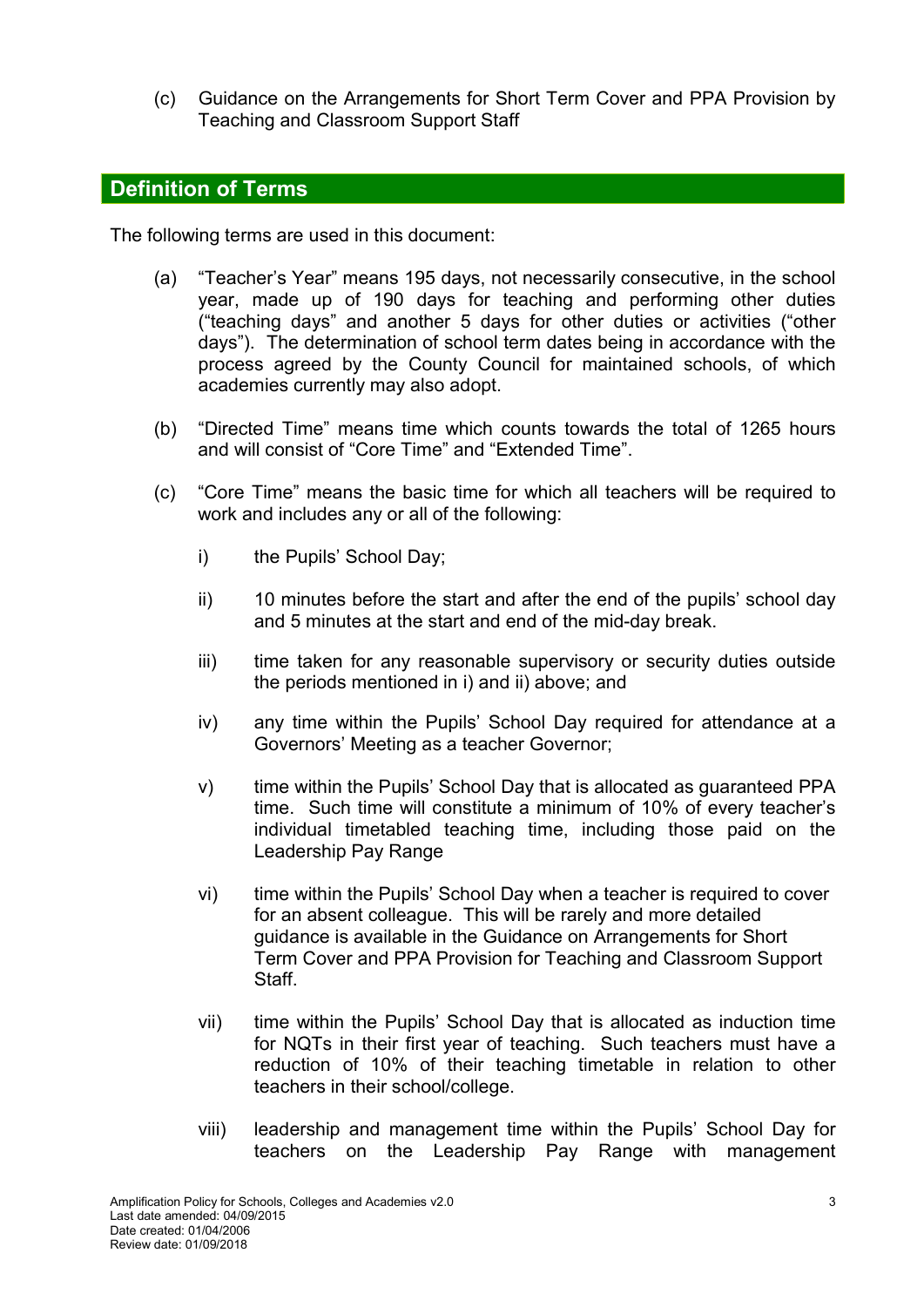responsibilities to undertake activities relating to the achievement of those responsibilities.

- ix) Any additional non-contact time.
- (d) "Extended Time" means the specific period of time agreed with the Headteacher/Principal and taken for any of the following activities which the Headteacher/Principal has agreed, in consultation with the teacher, should count towards the Directed Time:
	- i) meetings associated with teachers' professional duties, including staff meetings, parents' meetings, departmental meetings, Continued Professional Development (CPD) meetings with appropriate external agencies and meetings with examination boards, etc;
	- ii) attendance outside the Pupil's School Day at a Governors' Meeting as a Teacher Governor.
	- iii) teachers may, however, be required to conduct practical and oral examinations in their own subject area and to undertake the preparation of pupils and those aspects of assessment, recording and reporting associated with external examinations, which require the professional input of a qualified teacher (STPCD Section 2, Part 7)
	- iv) exams finishing beyond the 'normal student/school day'.
	- v) sports fixtures and other extra-curricular activities; any paid activities are not part of extended time (STPCD Section 3)

Any evening activity which counts towards extended time should normally have a known finishing time, agreed beforehand. In fixing the time of evening activities account will be taken of School/College and community needs and expectations.

- (e) "Pupil's School Day" means the period which pupils attend the school for registration, assembly and teaching, including any mid-session breaks; for maintained schools any such change to the school day will in any event require the prior consent of the Local Authority, under the Education Act 2002, section 32.
- (f) "Notional School Day" means a notional period of 6½ hours and is used below for certain limited purposes associated with leave of absence and nonresidential field courses and educational visits.

#### Travel & Breaks

Time spent in travelling to and from the place of work will not count towards Directed Time nor will any break between the working day and any evening activity unless it has been agreed that the time involved counts towards Directed Time. (Consideration should be given as to whether the amount of time involved constitutes "trapped" time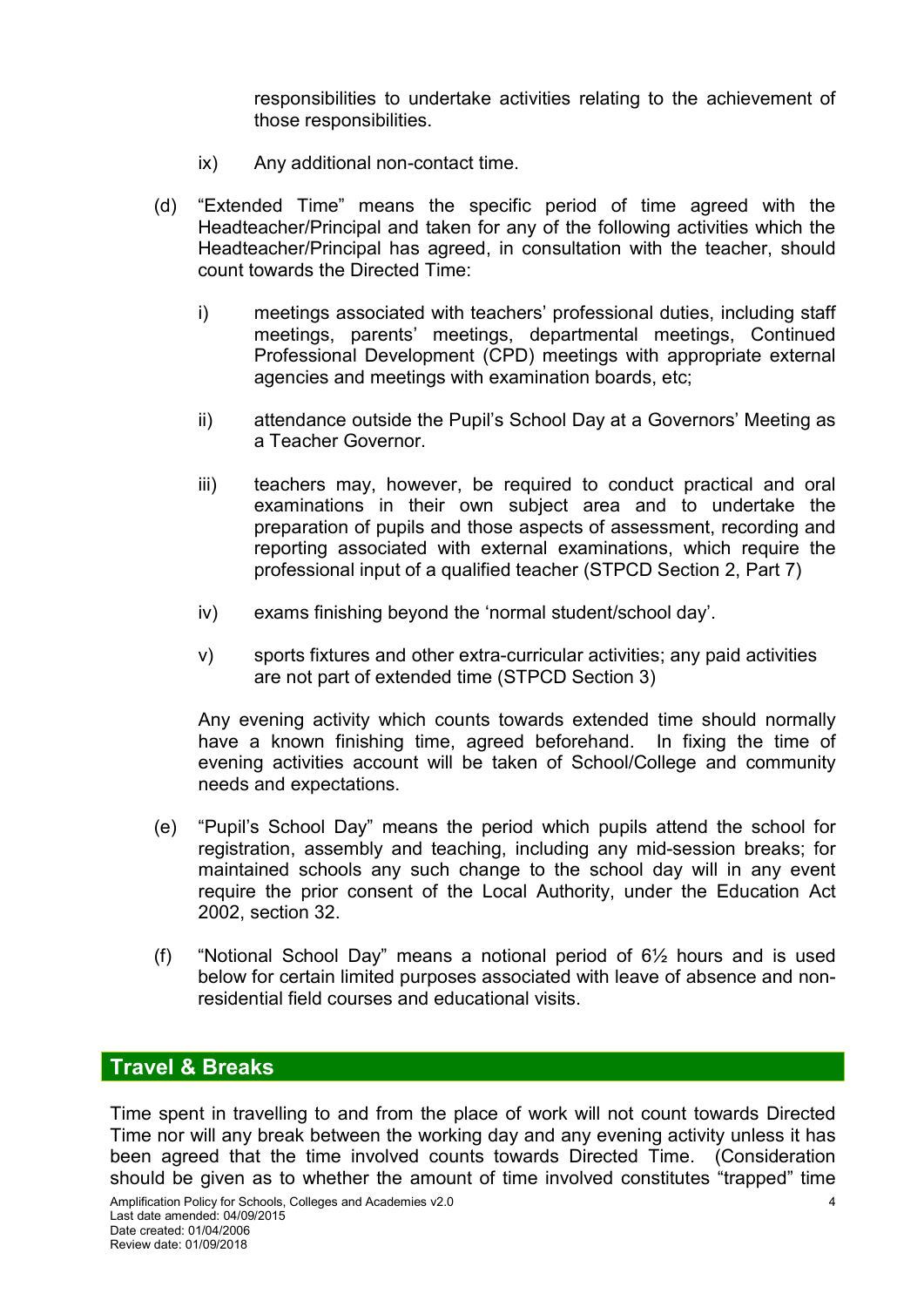rather than time for a "reasonable" break to be taken. Where the amount of time is "trapped" this should be counted towards directed time.

#### Residential Field Study Courses and Educational Visits for Pupils and **Students**

Residential courses and visits are either "eligible for credit" or "voluntary". These courses and visits which are "eligible for credit" are those which are:

either (a) considered to be a requirement of an examination course

OR

(b) considered to be essential to the school's/college's curriculum

by the Headteacher/Principal in consultation with the teaching staff and in accordance with any Directions of the Authority/School.

Courses and Visits – time spent on weekdays and weekend days will count towards Directed Time. Each teacher who accompanies or leads such a residential course or visit, will be credited with 9 hours of Directed Time for each full day. In addition, a further notional period of 15 hours will be allocated for each night away from school/college; these notional 15 hours recognise the need for extended supervision generally and for a member of staff to be "on call" at night and will be distributed equitably amongst the teachers accompanying the pupils to supplement the basic entitlement of 9 hours.

"Voluntary" Courses and Visits – undoubtedly voluntary courses and visits will take place but credit will not be given for such courses and visits. Within the 195 days such courses and visits will be credited at 6½ hours per day.

#### Non-residential Field Study Courses and Educational Visits for Pupils and Students

"Eligible for Credit" Courses and Visits – a teacher who accompanies or leads such a course or visit can be credited with the time taken or 9 hours, whichever is the least amount.

#### The Mid-day Break

In accordance with STPCD, no teacher may be required, under their contract of employment as a teacher, to undertake midday supervision.

A teacher who is required to be available for work for more than one school session on any school day must be allowed one break of reasonable length either between school sessions or between the hours of 12 noon and 2.00pm. Employees on the Leadership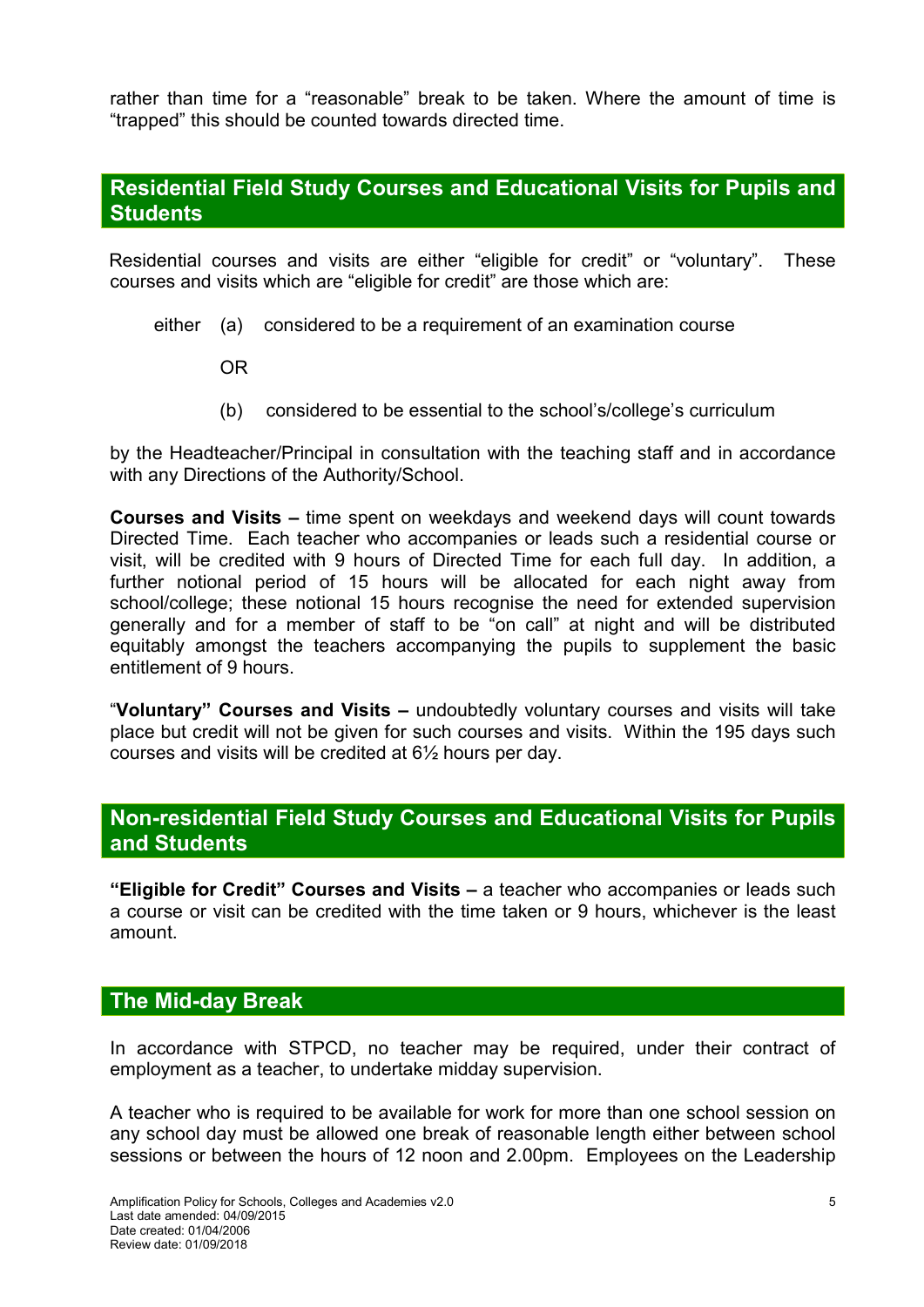Pay Range are entitled to a break of reasonable length as near to the middle of each school day as is reasonably practicable.

#### The "Other" 5 Days

Each of the "Other" 5 days shall count as 6 hours each.

In accordance with County Council Policy, one of the 5 days is to be used in every school for a preparation day immediately prior to the beginning of the new school year for individual teachers. Two days are at the beginning of the autumn term, one at the beginning of the spring term. The remaining two days will be used on dates agreed by the Headteacher/Principal after consultation with the teaching staff, and after taking into account the school and community needs and expectations. At least two of the remaining four days will be used for whole school in-service activities and curriculum planning for the teaching staff; any remaining days may be spent on special activities by individual teachers.

#### Activities Outside 195 Days

The Authority recognises that some activities may take place outside the 195 days but such activities will only count as "Extended Time" activities if they are agreed requirements of an examination course or are otherwise agreed by the Headteacher/Principal as "Extended Time" activities.

If activities of the kind mentioned above take place at the weekend, Governing Bodies and Headteachers should ensure that they adhere to the working limits set out in the Working Time Regulations 1998 (para 20 – Unmeasured Time).

#### Part-time Teachers

The conditions set out above shall apply pro-rate to the proportion of the working year or day for which the teacher is employed in accordance with "Purpose" paragraph above. It may be considered that part-time teachers should be expected to attend the relevant proportion of meetings and training days in accordance with their contract. This should be discussed with any part-time teachers concerned, but it is recommended that due regard be given to the flexibilities available when scheduling such events.

#### Supply Teachers

Supply teachers employed for single days or individually contracted by a school (but not through a Private Agency) are required to work core time.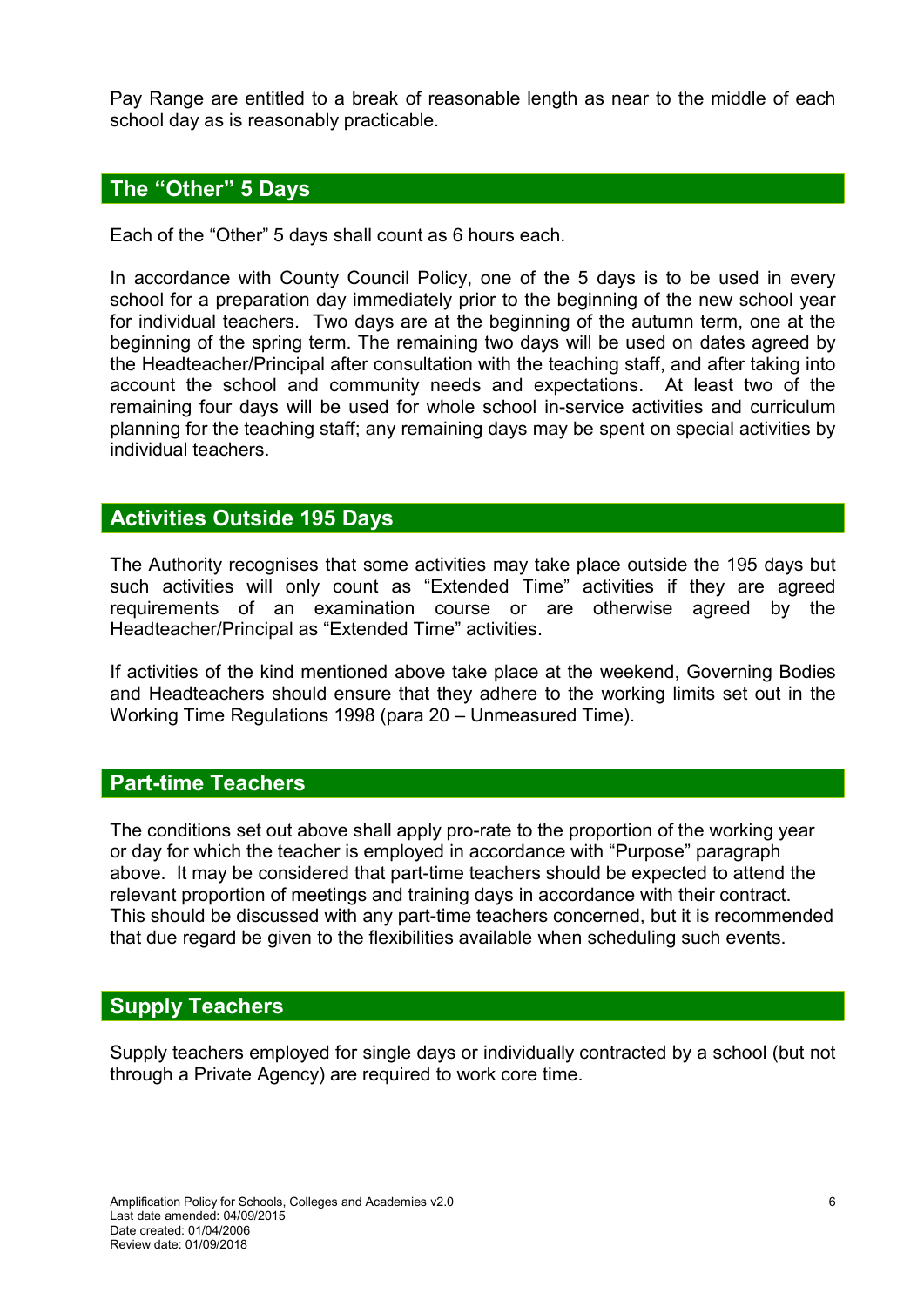### Time Budget - Example

NB These activities and times are illustrative only; their purpose is to give examples of a "time budget" which may be recorded between the Headteacher/Principal and the teaching staff.

| <b>PRIMARY</b>                                                                                                            |     |                     | <b>SECONDARY</b>                                                                                                     |          |                          |
|---------------------------------------------------------------------------------------------------------------------------|-----|---------------------|----------------------------------------------------------------------------------------------------------------------|----------|--------------------------|
| Morning<br>Session<br>$a.m. = 3 hours$<br>x 190                                                                           | $=$ | 570                 | Morning<br>Session<br>$a.m. = 3 hours$<br>40 mins x 190                                                              | Ξ        | 696hours<br>40 mins      |
| Afternoon<br>Session<br>$p.m. = 2$<br>hours, 15 mins<br>x 190                                                             | $=$ | 427hours<br>30mins  | Afternoon<br>Session<br>$p.m. = 2 hours$<br>x 190                                                                    | $=$      | 380                      |
| 10 mins before<br>and after<br>school day; 5<br>mins<br>beginning and<br>end mid-day<br>$break = 30$<br>$mins \times 190$ | $=$ | 95                  | 10 mins before<br>and after<br>school day; 5<br>mins<br>beginning and<br>end mid-day<br>$break = 30$<br>mins $x$ 190 | $=$      | 95                       |
| Parents'<br>Evening 2.5 $x$<br>4                                                                                          | $=$ | 10                  | Parents'<br>Evening 2.5 $x$<br>7<br><b>Staff Meetings</b>                                                            | Ξ<br>$=$ | 17hours<br>30 mins<br>38 |
| <b>Staff Meetings</b><br>$1 \times 38$                                                                                    | $=$ | 38                  | $1 \times 38$                                                                                                        |          |                          |
| <b>Other</b><br><b>Activities</b>                                                                                         |     | 94 hours<br>30 mins | <b>Other</b><br><b>Activities</b>                                                                                    |          | 7 hours<br>50 mins       |
|                                                                                                                           |     | 1235                |                                                                                                                      |          | 1235                     |
| <b>Teacher Days</b><br>6 hours x 5                                                                                        | $=$ | 30                  | <b>Teacher Days</b><br>6 hours x 5                                                                                   | $=$      | 30                       |

| ТОТА<br>∼ | ORE<br>ا ∠∪ت | <b>MAXIMUM TOTAI</b><br>'IA∟ | ORE<br>ΜA<br>- 10<br>∠∪<br>۰, |  |
|-----------|--------------|------------------------------|-------------------------------|--|
|           |              |                              |                               |  |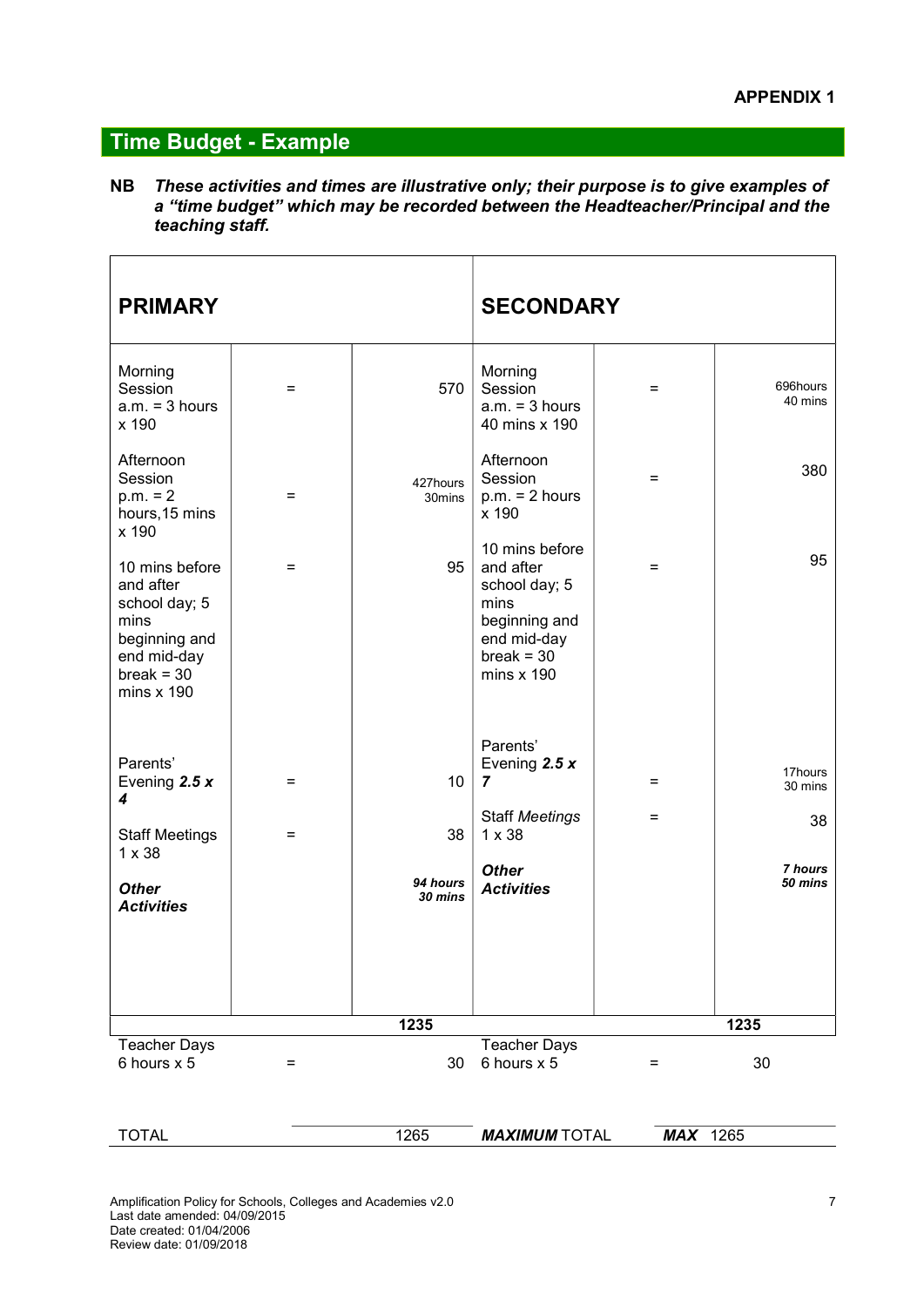#### Supply Teachers – General Conditions

Supply teachers are paid on an hourly rate if they work for less than a day or a daily rate if they work for one or more days.

Supply teachers engaged at these rates will be expected to carry out, as far as possible, both the teaching responsibilities and the general duties of the absent teacher. They would also be expected to follow the existing pattern of the school day according to the Leicestershire Amplification.

The rate of pay for these is based on a notional 6.5 hour day, which incorporates time for consultation with other members of staff about the supply work at the beginning and end of the supply session, as well as contact time (see note 3 below).

It is expected that schools will use this additional time to brief the supply teacher on the work that will be expected of them. The precise nature of the teaching, the availability of teaching material, whether work has been set by the absent teacher, and any additional duties required should be explained and agreed at the time of engagement.

#### Payment of Supply Teachers – Calculation of Pay

Daily Rate - 1/195 x Full Time rate of salary. Hourly Rate – 1/1265 x Full Time rate of salary.

Full time rate of salary is the incremental point on the Main Scale to which individual teachers are entitled by reference to previous service and qualifications, i.e. not a spot rate of salary.

Heads should record the period actually worked by the supply teacher, including teaching and non-teaching time, subject to a maximum of 6.5 hours per day (see note 3).

The precise balance between teaching and non-teaching time will vary, but as a rule of thumb every hour of teaching time will attract 20 minutes of non-teaching, directed time within the maximum of 6.5 hours per day.

Where the timetabled day of the school is greater than 5 hours, then the general principle of adding directed non-teaching time to teaching time should still be used but the 3:1 ratio of teaching time to non-teaching time used in the example below will have to be adjusted. The total of teaching and directed non-teaching time must not exceed 6.5 hours per day.